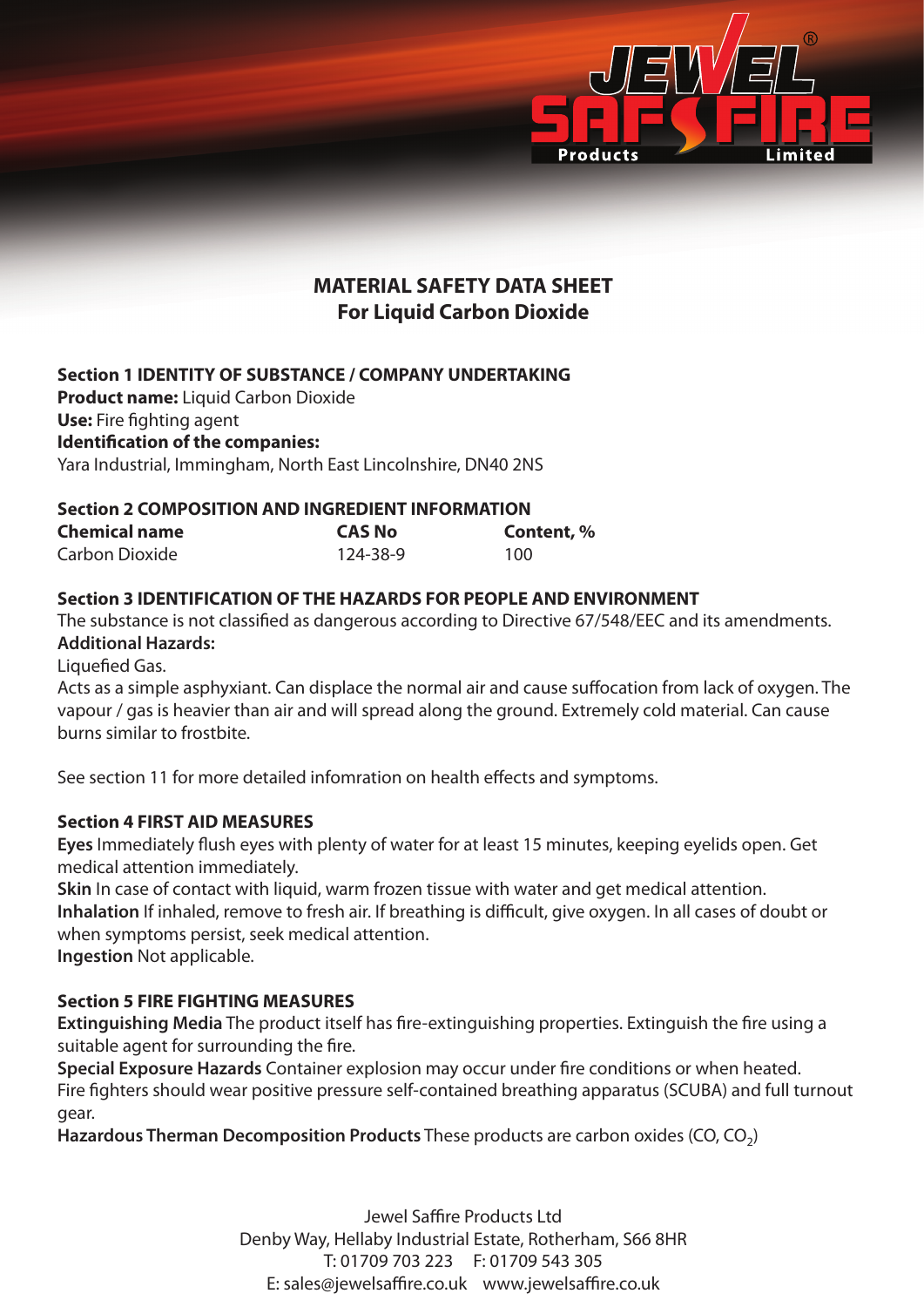

# **Section 6 ACCIDENTAL RELEASE MEASURES**

#### **Personal Precautions**

Use suitable protective equipment (section 8). Follow all fire-fighting procedures (Section 5). **Environmental Precautions and Clean-up Methods**

Stop leak if wouthout risk. Prevent entry to sewers, basements or confined areas. Watch for accumulation in low, confined areas. CO2 can displace the normal air and cause suffocation form lack of oxygen.

Note: See section 8 for personal protective equipment and section 13 for waste disposal.

# **Section 7 HANDLING & STORAGE**

# **Handling**

Avoid contact with eyes, skin and clothing. Acts as a simple asphyxiant. Can displace the normal air and cause drowsiness, dizziness and nausea. See section 11 for more detailed information on heath effects and symptoms.

#### **Storage**

Storage should be in a defined, ventilated, segregated and approved area designed for the purpose. Provide exhaust ventilation or other engineering controls to keep the airborne concentratioons of vapours below their respective Occupational Exposure Limits (OEL).

# **Specific Uses**

Liquid carbon dioxide (also valid for compressed carbon dioxide) must never be used to rinse tanks, containers or equipment containing flammable liquids/gases, particulates or dust. Risk of explosion in presence of static discharge. If carbon dioxide gas is used to rinse equipment, tanks or containers, take precautionary measures against static discharges.

# **Section 8 EXPOSURE CONTROLS / PERSONAL PROTECTION**

| Ingredient Name | <b>Occupational Exposure Limits</b>          |                                         |                             |  |
|-----------------|----------------------------------------------|-----------------------------------------|-----------------------------|--|
| Carbon Dioxide  |                                              | EH40-WEL (United Kingdom (UK), 1/2005). |                             |  |
|                 | STEL: 2740 mg/m3 15 Minutes. Form: All Forms |                                         |                             |  |
|                 | STEL: 15000ppm                               |                                         | 15 Minutes. Form: All Forms |  |
|                 | TWA: 9150 mg/m3                              | 8 Hours.                                | Form: All Forms             |  |
|                 | <b>TWA: 5000ppm</b>                          | 8 Hours.                                | Form: All Forms             |  |

#### **Exposure Controls:**

# **Respiratory Protection**

Use a properly fitted, air purifying or air-fed respirator complying with an approved standard if a risk assessment indicates this is necessarry. Respirator selection must be based on known or anticipated exposure levels, the hazards of the product amd the safe working limits of the selected respirator.

> Jewel Saffire Products Ltd Denby Way, Hellaby Industrial Estate, Rotherham, S66 8HR T: 01709 703 223 F: 01709 543 305 E: sales@jewelsaffire.co.uk www.jewelsaffire.co.uk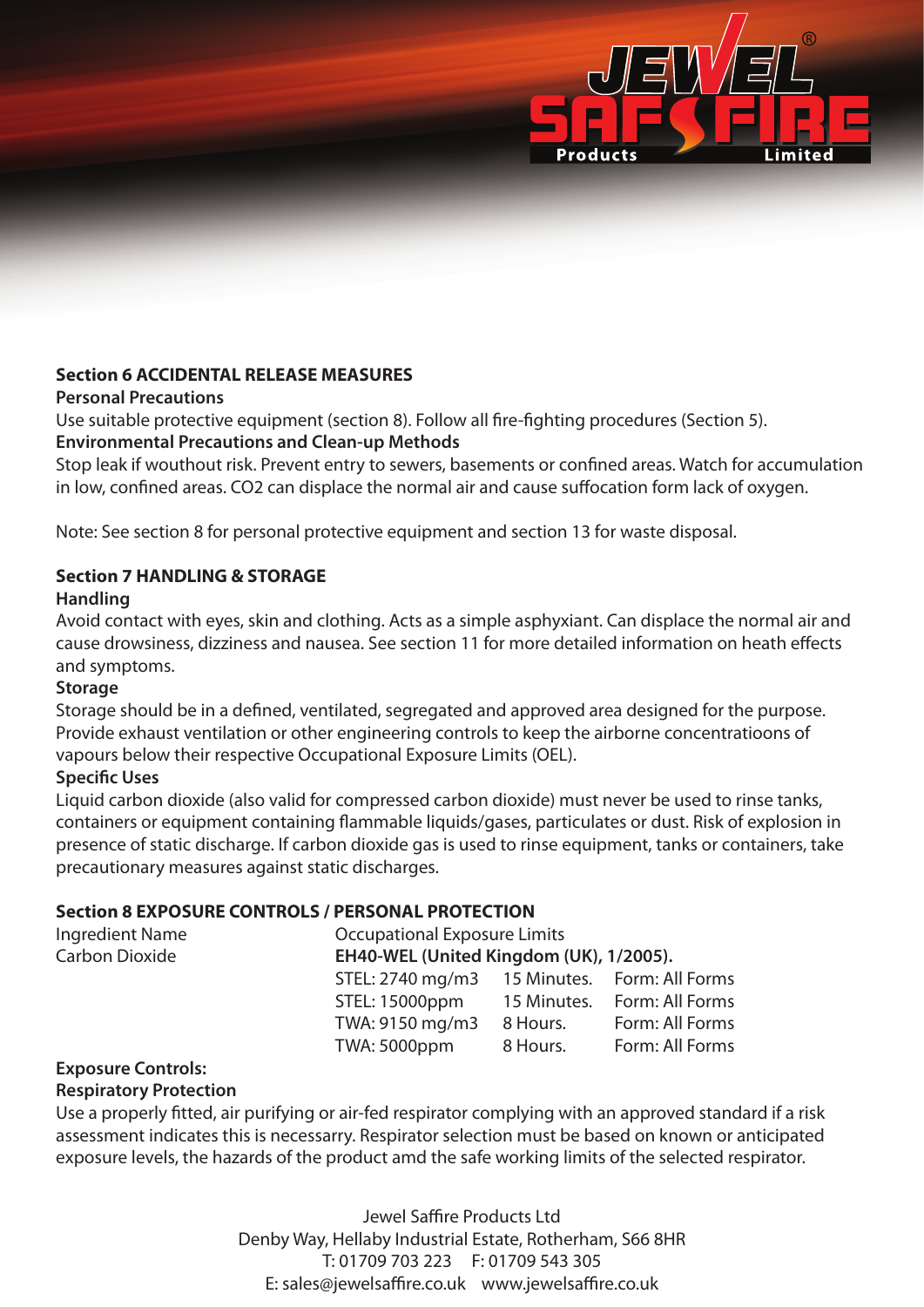

#### **Hand Protection**

Chemical-resistant, impervious gloves complying with an approved standard should be worn at all times when handling chemical products if a risk assessment indicates this is necessarry.

#### **Eye Protection**

Recommended: Use safety eyewear designed to protect against splashing of liquids.

#### **Skin Protection**

Personal protective equipment for the body should be selected based on the task being performed and the risks involved. Wash hands, forearms and face thoroughly after handling chemical products, before eating, drinkng smoking or using the lavatory and at the end of the working period. Ensure that eyewash stations and safety showers are close to the workstation location.

# **Section 9 PHYSICAL AND CHEMICAL PROPERTIES**

| <b>Physical State:</b>          | Liquefied Gas                               |
|---------------------------------|---------------------------------------------|
| Colour:                         | Colourless                                  |
| Odour:                          | <b>Odourless</b>                            |
| Melting / Freezing Point:       | Sublimation temperature: -78.5°C (-109.3°F) |
| Density g/cm <sup>3</sup> :     | 1.03g/cm <sup>3</sup> (-20°C / -4°F)        |
| Solubility:                     | Very slightly soluble in water              |
| Solubility (at $20^{\circ}$ C): | $1.688q/l$ (in water)                       |
| <b>Vapour Density:</b>          | $1.53$ (air = 1)                            |
| <b>Critical Temperature:</b>    | 30.9°C (87.6°F)                             |

# **Section 10 STABILITY AND REACTIVITY**

#### **Stability**

Stable under recommended storage and handling conditions (See section 7).

# **Hazardous Decomposition Products**

These products are carbon oxides (CO,  $CO<sub>2</sub>$ ).

Section 11 TOXOLOGICAL INFORMATION Potential Acute Health Effects Adverse health effects are considered unlikely, when the product is used according to directions. Over-exposure Signs / Symptoms Target Organs: Causes damage to the following organs: Lungs, cardiovascular system, skin, eyes, central nervous system. Other adverse effects: Extremely cold material. Can cause busrn similar to frostbite. Additional Information: Acts as a simple asphyxiant: symptoms include headache, dizziness, fatigue, drowsiness and in extreme cases, loss of consciousness. Potential suffocation hazard.

> Jewel Saffire Products Ltd Denby Way, Hellaby Industrial Estate, Rotherham, S66 8HR T: 01709 703 223 F: 01709 543 305 E: sales@jewelsaffire.co.uk www.jewelsaffire.co.uk